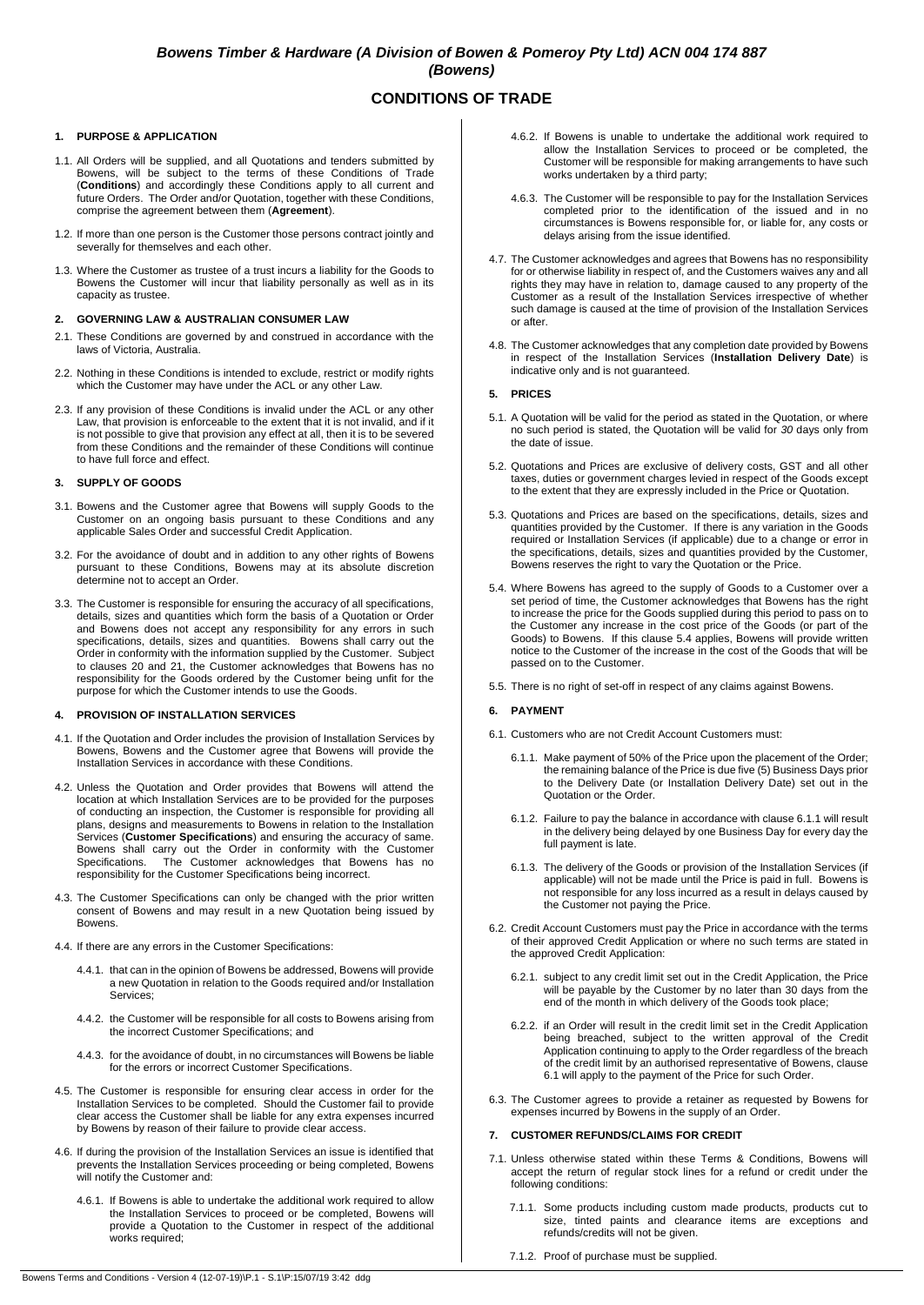- 7.1.3. Cash sale refunds will be given in same tender type as the original purchase.
- 7.1.4. Goods are returned in their original condition within 30 days from the date of purchase, delivery or pick-up.
- 7.1.5. Original condition is defined as the condition in which the goods were sold. Where applicable, any packaging must be clean, undamaged, unopened and in a saleable condition.
- 7.1.6. A restocking fee will be deducted from all refunds/credits for returned goods.
- 7.1.7. Where pick up from site is required, a pick-up fee will also be deducted from the refund/credit.
- 7.1.8. Any goods determined to be faulty may be replaced, repaired or refunded provided they fall within the individual manufacturer's warranty guidelines.
- 7.1.9. Claims for overcharges must be lodged within 60 days from the month of invoice.
- 7.1.10.SBI's (special buy-in) goods will not be refunded/credited unless a supplier credit can be obtained.
- 7.1.11.All credits for SBI's will be subject to a re-stocking fee and if applicable, a pick-up fee.

## **8. CUSTOM MADE AND SPECIALITY GOODS**

- 8.1. The Customer acknowledges that all Custom Made and Speciality Goods are supplied in accordance with the Customer's drawings, designs and specifications, a copy of which will be annexed to the Acceptance Form and initialled by the Customer. The specifications can only be changed with the written consent of Bowens.
- 8.2. The Customer acknowledges that all modifications made to the Custom Made and Speciality Goods by Bowens are done so at the instruction of the Customer.
- 8.3. In no circumstances will Bowens be liable for Custom Made and Speciality Goods being unfit for the purpose for which the Customer intends to use the Goods due to incorrect or altered Customer drawings, designs, plans or specifications.
- 8.4. For Custom Made and Speciality Goods the Customer must place an Order for the Goods at a minimum of twelve (12) weeks prior to the desired Delivery Date, unless otherwise agreed in writing by Bowens.
- 8.5. The Customer acknowledges that any reference by Bowens to projected Delivery Dates with respect to Custom Made and Speciality Goods are indicative only and cannot be guaranteed.
- 8.6. The Customer acknowledges and agrees that Custom Made & Specialty Goods are tailored to the Customer's specifications and accordingly the Price for Custom Made and Specialty Goods is non-refundable and cannot be returned.

## **9. INSTALLATION OF GOODS**

Unless Installation Services are to be provided in accordance with clause 4, Bowens does not install any Goods. Where Bowens has agreed at the request of the Customer to provide a list of potential third party service providers in respect of the installation of Goods supplied to the Customer, the Customer must contract separately with the installer. Bowens will not be responsible for any installation of the Goods by a third party. Bowens is not responsible for any damage caused to the Goods during or by the installation. Bowens is not responsible for the Goods failing to work due to installation.

## **10. DEFAULT IN PAYMENT**

- 10.1. Time is of the essence in this Agreement.
- 10.2. In the event of default in payment:
	- 10.2.1.Bowens may charge interest on overdue amounts at the rate of 18% compounded daily from the date of due payment until the date of payment in full of the overdue amount, plus interest.
	- 10.2.2.Bowens may charge an account keeping fee in the amount of \$5.00 per month until the Price is paid in full.
	- 10.2.3.The Customer will pay to Bowens upon demand all costs and expenses incurred by Bowens as a result of the delay in payment.

#### **11. TERMINATION**

- <span id="page-1-0"></span>11.1. If the Customer commits an Act of Default which is not remedied within 7 days of Bowens giving written notice of the Act of Default, Bowens may terminate this Agreement or place the Customer on stop supply until the Customer has remedied the Act of Default.
- 11.2. If Bowens terminates this Agreement pursuant to clause [11.1:](#page-1-0)
	- 11.2.1.all amounts payable by the Customer to Bowens will immediately become due and payable notwithstanding that the due date has not arisen;
- 11.2.2.Bowens may immediately reclaim any advertising or point of sale material incorporating Bowens' Intellectual Property and the Customer grants Bowens an irrevocable licence to enter upon the Customer's Premises to reclaim such material without incurring liability to the Customer or any other person; and
- 11.3. If Bowens commits an Act of Default which is not remedied within 7 days of the Customer giving written notice of the Act of Default, the Customer may terminate this Agreement and obtain a refund of any amount of the Price already paid for Goods not supplied, less any other amounts due and payable to Bowens under this Agreement.

#### **12. CANCELLATION**

#### 12.1. **Custom Made and Specialty Goods**

Irrespective of any other provisions of this Agreement, if the Customer cancels an Order that relates to Custom Made and Specialty Goods, this Agreement is terminated and the Order of Custom Made and Specialty Goods will be cancelled. The Customer will remain liable for payment of the full Price of any Custom Made and Speciality Goods the subject of the Order that has been cancelled.

#### <span id="page-1-1"></span>12.2. **Goods other than Custom Made and Specialty Goods**

- 12.2.1. If the Customer cancels an Order the Customer will be liable for any expenses incurred or work performed by Bowens in relation to the Order unless the Customer receives the prior written consent to the cancellation of the Order from Bowens.
- <span id="page-1-3"></span>12.2.2. If the Customer cancels an Order, Bowens will refund any deposit paid but may, before doing so, deduct any monies due under claus[e 12.2.1](#page-1-1) or clause [12.2.4](#page-1-2) from the deposit.
- 12.2.3. If Goods are returned by the Customer or an Order is cancelled and Bowens are required to collect the Goods, it is the Customer's responsibility to ensure that the Goods are fit for trade.
- <span id="page-1-2"></span>12.2.4. If the Goods are not fit for trade, Bowens reserves the right to retain the value of the Goods from any refund of deposit to be made in accordance with claus[e 12.2.2;](#page-1-3)
- 12.2.5. In the event of cancellation and the return of Goods, the Customer will be charged a handling fee equivalent to a minimum of 15% of the Price.

## <span id="page-1-4"></span>12.3. **Installation Services**

- 12.3.1. If the Customer cancels an Order relating to Installation Services the Customer will be liable for any expenses incurred or work performed by Bowens in relation to the Order unless the Customer receives the prior written consent to the cancellation of the Order from Bowens.
- 12.3.2. If the Customer cancels an Order, Bowens will refund any deposit paid but may, before doing so, deduct any monies due under claus[e 12.3.1](#page-1-4) from the deposit.
- 12.4. If Bowens has reason to believe that it will be unable to supply an Order to the Customer within a reasonable time or at all due to circumstances beyond its reasonable control, Bowens may, without penalty, cancel the Order, in which case, Bowens will refund the Customer any amount of the Price already paid in respect of that Order.

#### **13. RISK**

Risk of loss and damage to the Goods passes to the Customer upon the Goods leaving Bowens Premises whether or not Bowens arranges delivery.

#### **14. TITLE TO THE GOODS**

- 14.1. Ownership of and title to the Goods remains with Bowens until the Customer has paid Bowens in full the Price and any other money that the Customer may owe to Bowens at any time on any account.
- <span id="page-1-5"></span>14.2. Until ownership of and title of the Goods passes to the Customer:
	- 14.2.1. the Customer will not, without Bowens' consent:
		- 14.2.1.1. make any alterations to the Goods or do or allow anything to happen to the Goods that might contribute to the deterioration in their value or otherwise adversely affect the interests of Bowens;
		- 14.2.1.2. purport or attempt to sell or dispose of the Goods except in the ordinary course of its business; or
		- 14.2.1.3. charge, encumber or create a Security Interest in the Goods.
	- 14.2.2. the Customer will keep proper stock records and records of account with respect to the purchase, receipt, sale of, and other dealings with the Goods.
	- 14.2.3. Bowens may give notice in writing to the Customer to return the Goods or any of them to Bowens and, upon such notice, the Customer's right to obtain ownership or any other interest in the Goods will cease.
- 14.3. If the Customer supplies the Goods to any person before ownership of and title to the Goods passes to it, whether or not with Bowens' consent,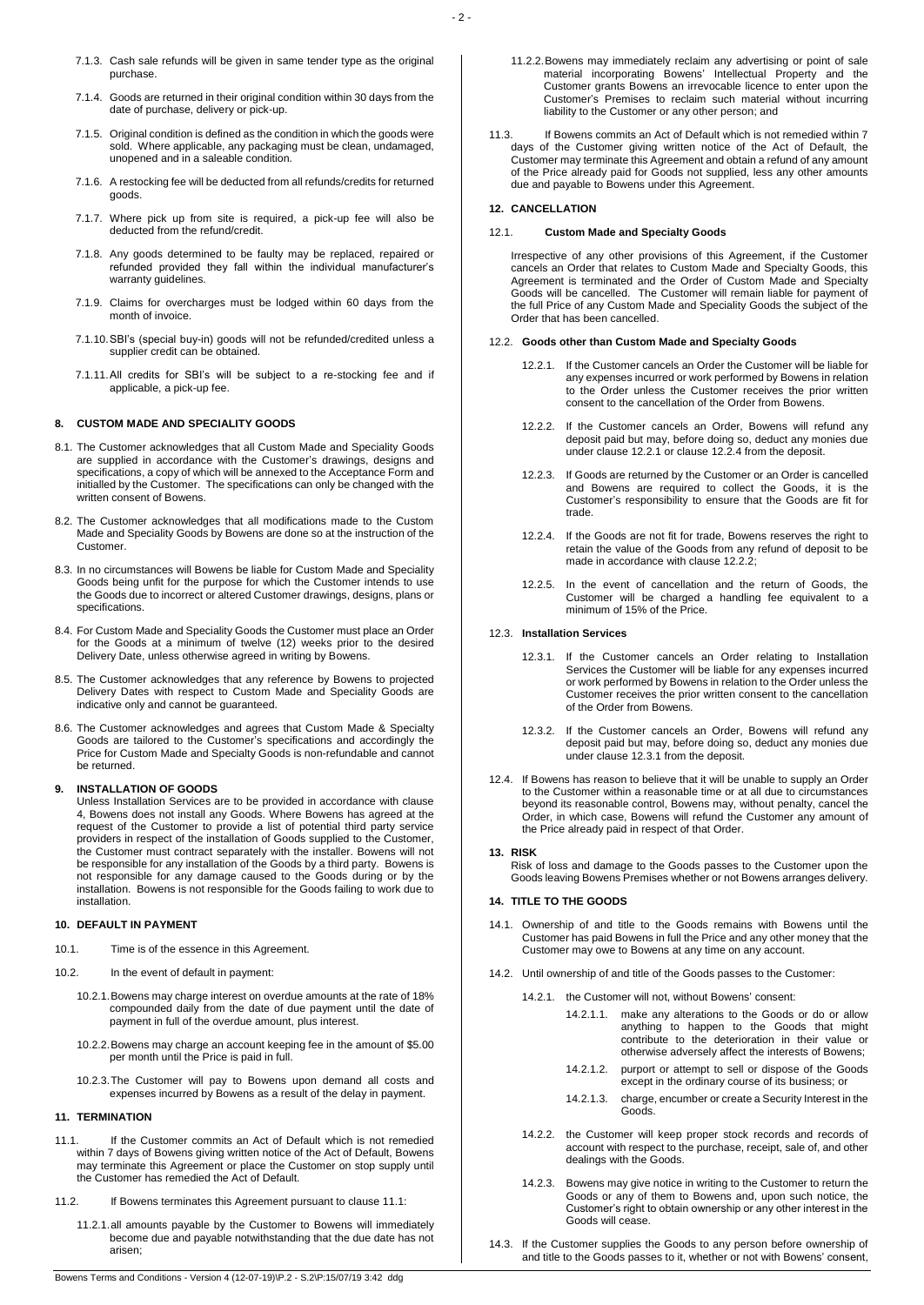<span id="page-2-2"></span>the Customer holds the proceeds of the resupply of the Goods on trust for Bowens and will pay the proceeds of sale to Bowens upon receipt.

14.4. If the Customer breaches clauses [14.2.1](#page-1-5) or [14.3,](#page-2-2) Bowens may enter upon the Customer's Premises, or any other site, to repossess the Goods without incurring liability to the Customer or any other person, and the Customer grants Bowens an irrevocable licence to do so.

## **15. PERSONAL PROPERTY SECURITIES ACT 2009 (PPSA)**

15.1. The Customer acknowledges and agrees that:

- 15.1.1. these Conditions constitute a Security Agreement for the purposes of the PPSA which creates a Security Interest in favour of Bowens in the Goods and in all present and after acquired property supplied by Bowens to the Customer (or for the Customer's account) until the Price has been paid for in full;
- 15.1.2. Bowens may, without notice to the Customer, register its Security Interest in the Goods, in all present and after acquired property and in their proceeds as a Purchase Money Security Interest on the Register; and
- 15.1.3. the Customer will do all things necessary to facilitate Registration of Bowens' Security Interest.
- 15.1.4. the Security Interest is not discharged nor the Customer's obligations affected by the administration of the Customer.
- 15.2. Where the PPSA applies to action taken by Bowens in relation to the Goods, the Customer waives its right to receive any notices required under sections 95, 118, 121, 130, 132 or 135 of the PPSA.
- 15.3. The Customer waives its rights under section 157 of the PPSA to receive a verification statement.
- 15.4. The Customer waives it rights under sections 96, 125, 142 and 143 of the PPSA.

## **16. DELIVERY**

- 16.1. The Customer will elect to request delivery of the Goods in accordance with claus[e 18](#page-2-3) or the Customer is to collect the Goods in accordance with claus[e17.](#page-2-4)
- 16.2. The costs of delivery of the Goods to the Customer are for the Customer's account whether or not Bowens arranges delivery.
- 16.3. The Customer shall accept delivery or collect the Goods on the delivery date set out in the Quotation or Order or other such date as advised by Bowens (**Delivery Date**). The Customer acknowledges that any Delivery Date is indicative only and is not guaranteed. The Customer shall be liable for any expenses incurred by Bowens by the Customer's nonacceptance of the Goods on the Delivery Date. Bowens is not responsible for any costs incurred by the Customer as a result of the Customer not accepting delivery of the Goods.
- 16.4. In relation to delivery of the Goods in accordance with clause [18,](#page-2-3) the Customer acknowledges that any time of day estimated for delivery or collection is an estimate only. Bowens cannot guarantee that Goods will be delivered at any particular hour of the day.

## <span id="page-2-4"></span>**17. DELIVERY BY COLLECTION**

- <span id="page-2-5"></span>17.1. In the event the Customer elects to collect the Goods from Bowens Premises, the Customer must collect the Goods on the date set out in the Order or, within two (2) days of the Customer receiving notice from Bowens that the Goods are ready for collection (**Notice of Collection**). If the Goods are not collected in accordance with this clause [17.1:](#page-2-5)
	- 17.1.1. Bowens will charge the Customer a handling fee of 15% of the total value of the Order; and
	- 17.1.2. If the Goods are not collected within 10 Business Days of the Customer receiving the Notice of Collection, Bowens will accept the non-collection of the Goods as notification of a cancelled order and the Goods will be returned to stock.
- 17.2. If the Customer elects to collect the Goods from Bowens Premises. It is the Customer's responsibility to ensure the Goods are secured safely and in accordance with the applicable laws governing the transfer of Goods. Bowens accepts no responsibility for damage or loss incurred as a result of the Customer transporting the Goods.

#### <span id="page-2-3"></span>**18. DELIVERY TO SITE**

- 18.1. It is the responsibility of the Customer to ensure clear access is provided to the Site, and should the Customer fail to provide clear access to the Site delivery shall be made as close to the Site as possible. Clear access areas are to comply with Work Safe Guidelines. Should delivery be deemed to be impossible or not compliant with Work Safe guidelines by the truck driver the Goods shall be returned to Bowens and re-delivery shall be scheduled by agreement between the Customer and Bowens. The Customer shall be liable for the additional delivery charges and extra expenses incurred by reason of their failure to provide clear access to the Site to facilitate delivery.
- 18.2. The Customer must inform Bowens of any Site that has overhead powerlines that lie within a 6.4 metre circumference of the Site. Any Site

that has overhead powerlines within a 6.4 metre circumference of the Site shall require additional delivery services the cost of which the Customer will be responsible for. For the avoidance of doubt, the charges for any additional delivery services have not been included in the Quotation.

- 18.3. It is the responsibility of the Customer to organise a crane service to ensure safe delivery of the Goods in compliance with OHS regulations. The Customer is responsible for any additional crane charges.
- 18.4. All deliveries are quoted with one driver operating without a dogman. Should a dogman be required to facilitate the delivery to comply with OHS regulations then additional charges will apply and will be the responsibility of the Customer to pay for any additional dogman charges.

#### **19. INSURANCE**

From the time the Goods leave Bowens Premises until title and ownership in the Goods passes to it, the Customer will maintain, at its own expense, comprehensive insurance over the Goods for their full insurable value, in the names of Bowens and the Customer.

## <span id="page-2-0"></span>**20. WARRANTIES**

- <span id="page-2-6"></span>20.1. Bowens warrants that the Goods comply with the warranties included in any Warranty Document.
- 20.2. To the extent permitted by Law, all other guarantees, warranties, undertakings, or representations expressed or implied, whether arising by statute or otherwise, which are not given in these Conditions or any Warranty Document are expressly excluded.
- 20.3. If the Customer is a Consumer and any Goods supplied by Bowens are not goods of a kind ordinarily acquired for personal, domestic or household use or consumption, the Customer agrees that Bowens' liability for a failure to comply with a consumer guarantee under the ACL in relation to those Goods (other than a guarantee under sections 51, 52 and 53 of the ACL) is limited, at the option of Bowens, to one or more of the following:
	- 20.3.1. the replacement of the Goods or the supply of equivalent goods;
	- 20.3.2. the repair of the Goods;
	- 20.3.3. the payment of the cost of replacing the Goods or of acquiring equivalent goods; or
	- 20.3.4. the payment of the cost of having the Goods repaired.
- 20.4. If the Customer is not a Consumer, to the extent permitted by Law, Bowens will not be liable in any circumstances for any:
	- 20.4.1. loss or damage to any property or person whatsoever relating to or resulting from the provision of the Goods;
	- 20.4.2. loss arising from delay in delivery; or
	- 20.4.3. Loss.
- <span id="page-2-1"></span>**21. EXCLUSIONS**
- 21.1. Except as expressly provided in these Conditions or any Warranty Document, Bowens excludes, to the fullest extent permitted by Law, all warranties, representations, guarantees, undertakings and conditions whether express or implied and whether arising under law, trade, custom or otherwise.
- 21.2. In no circumstance will Bowens or its employees, officers or agents be liable, whether in tort, contract or otherwise for any indirect loss, loss of profits, Loss or special or exemplary damage suffered by the Customer or any other person, even if such loss or damage was foreseeable and whether or not Bowens has been advised of the possibility thereof.
- 21.3. Without limiting any other provision in these Conditions, to the extent permitted by Law, in no event will the liability of Bowens exceed the amount of the Price paid by the Customer for the relevant Goods.
- 21.4. To the extent permitted by Law, the Customer acknowledges that Bowens will not be liable to the Customer for loss or damage caused by:
	- 21.4.1. any floor plan or site take off errors or omissions;
	- 21.4.2. the Customer failing to properly maintain the Goods;
	- 21.4.3. the Customer using the Goods for any purpose other than that for which they were designed;
	- 21.4.4. the Customer continuing the use of the Goods after any defect became apparent or should have become apparent to a reasonably prudent operator or user;
	- 21.4.5. the Customer failing to follow any industry instructions or guidelines;
	- 21.4.6. subject to clause [20.1](#page-2-6) the Customer failing to properly safeguard the Goods from exposure to the weather; or
	- 21.4.7. fair wear and tear, any accident, or a Force Majeure Event.
- 21.5. The Customer acknowledges that timber Goods of a particular trade description vary as to grain, colour hardness and other characteristics.